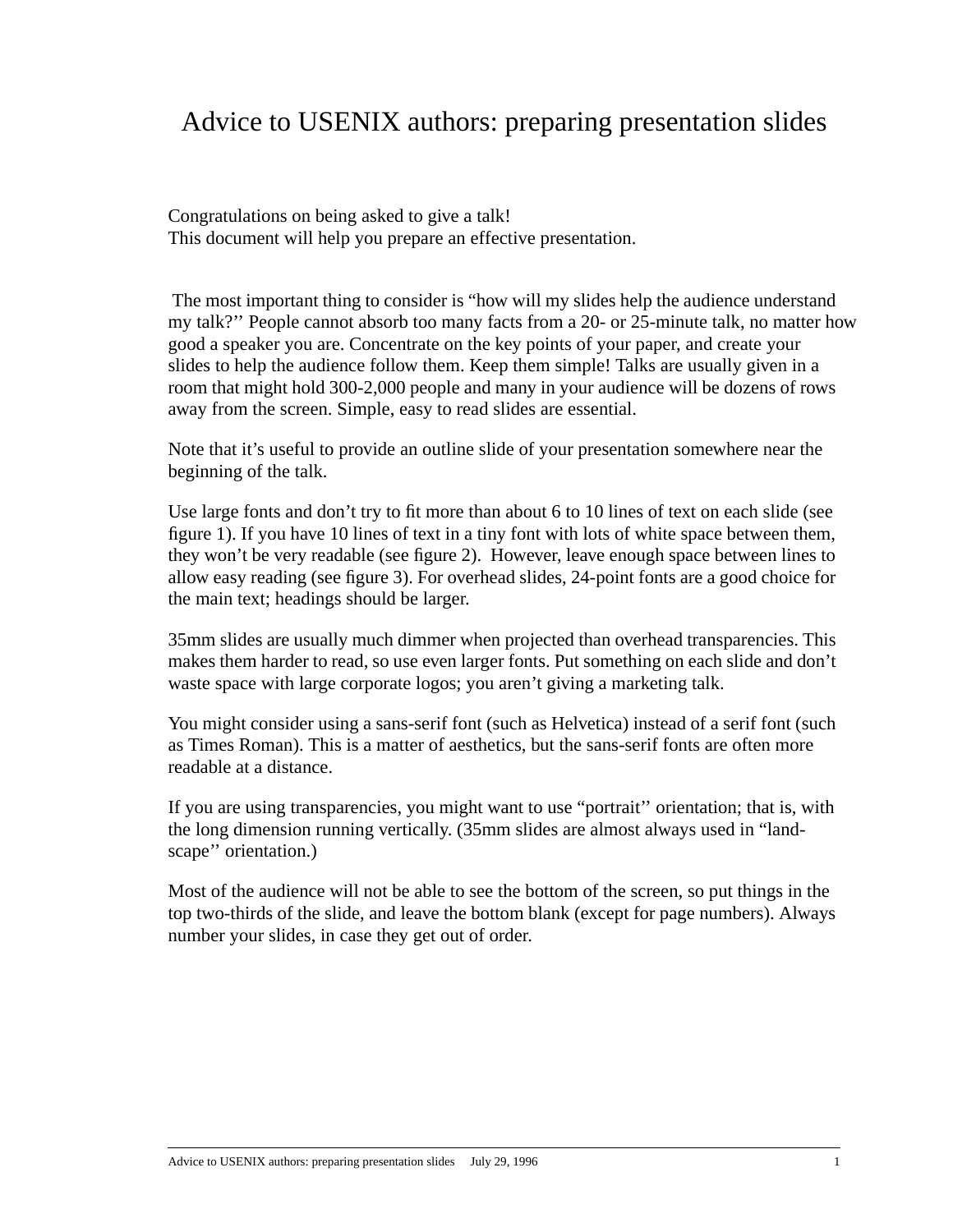## **This is a Good Slide**

Large fonts (24 points)

Or perhaps use a sans-serif font

Reasonable spacing between lines and paragraphs

Not more than 10 lines

Uses the top 2/3 of the page





**Fgure 2: Poor choice of fonts and spacing**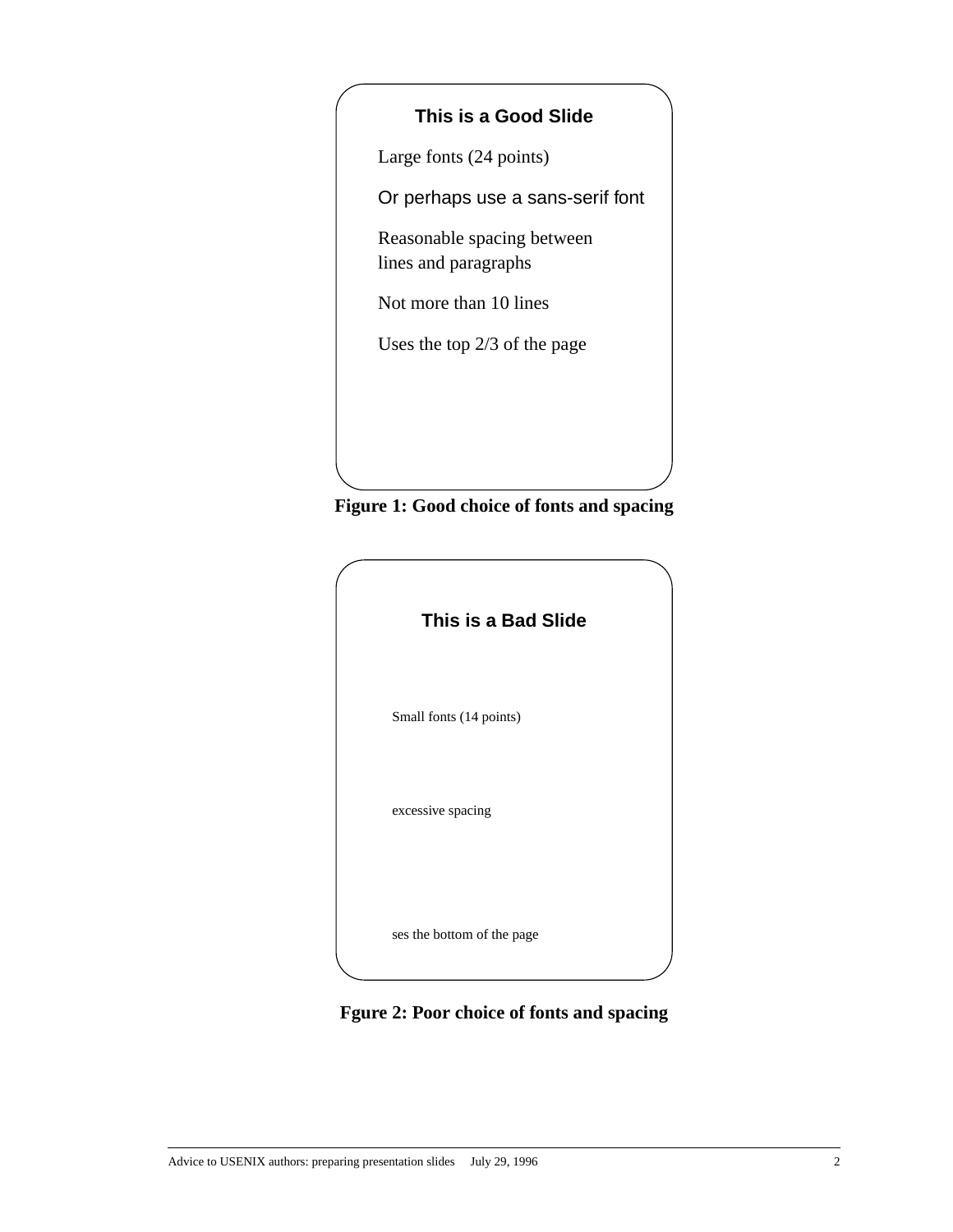## **This Is A Bad Slide**

The text on this slide is in an otherwise readable font, but there is too little spacing between the lines, and it is far, far too verbose. You really should not expect people in the audience to read full sentences while they are trying to listen to you give a talk at the same time. It is also quite hard for someone in the audience to identify the important point on this slide, since each of the many words has about the same visual emphasis.

## **Figure 3: Poor choice of spacing, and too verbose**

Some speakers use the whole page, intending to slide the transparency on the projector to reveal the lower half when it becomes relevant. This is usually a bad idea; speakers often forget to move the transparency or it slips off the projector, etc.

At most conferences you will usually need to rely upon someone else to change your slides. Don't ask your slide-turner to do "reveals'' (that is, covering part of the slide with an opaque sheet, so that the audience can't read ahead), and don't bother with overlays. In lieu of overlays, use two or more individual slides, each showing a complete stage of the diagram you are presenting.

If you use overhead transparencies in "landscape'' orientation, make sure that your text does not run past the horizontal margin of a standard overhead projector.

If your slides include diagrams, they should use fat lines and large fonts. Thin lines disappear pretty quickly (see figures 4 and 5).

You might have graphs showing how some quantity varies as a function of some other quantity. Make sure the curves use fat lines; if you have multiple curves on one graph, either use obviously distinctive line styles, or (perhaps better) clearly contrasting colors. Label the axes with large fonts, including complete scale information. Be honest: don't play games with the scale or origin in order to make your curves look better than they really are. (See figure 6.)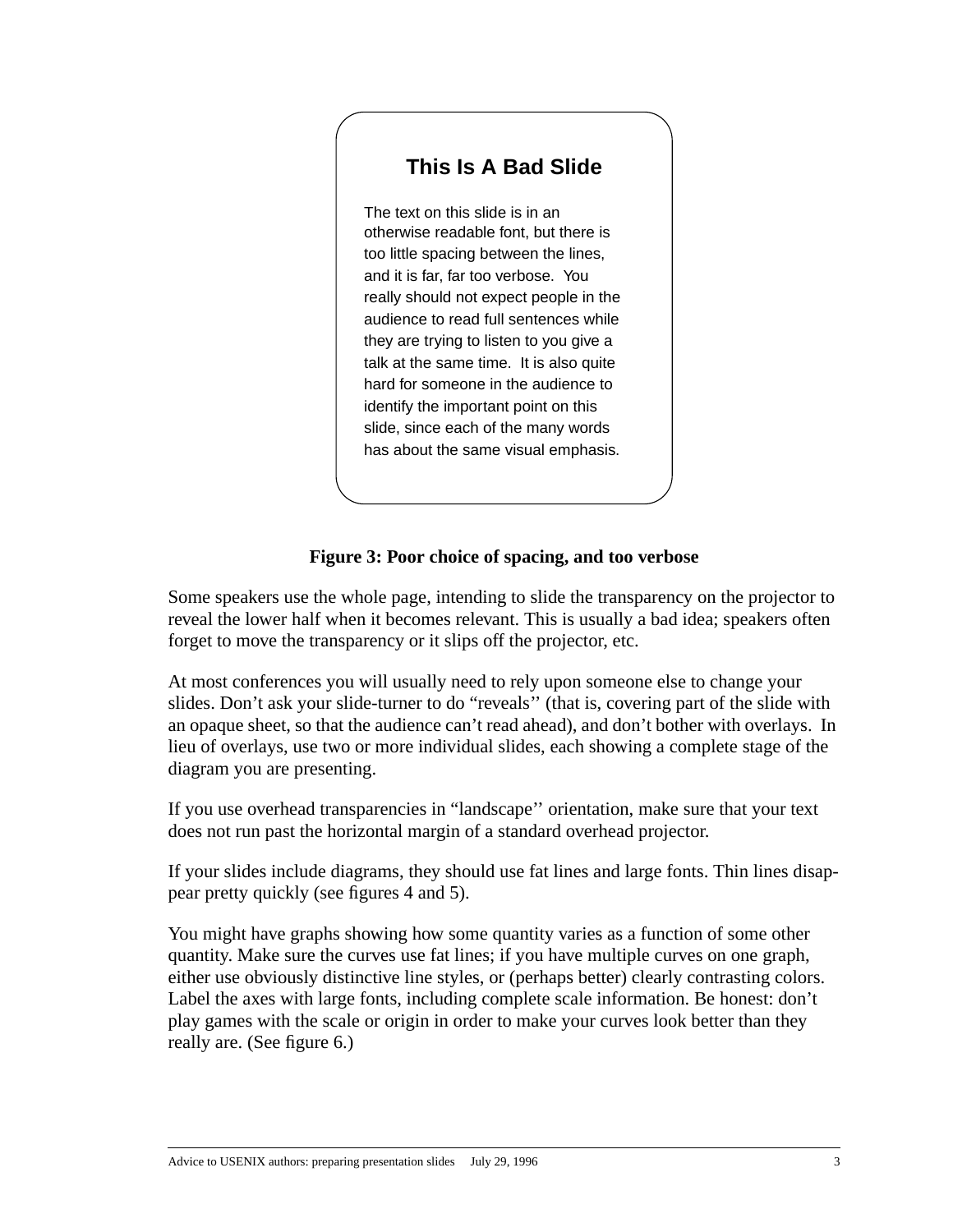

**Figure 4: Poor diagram style**



**Figure 5: Better diagram style**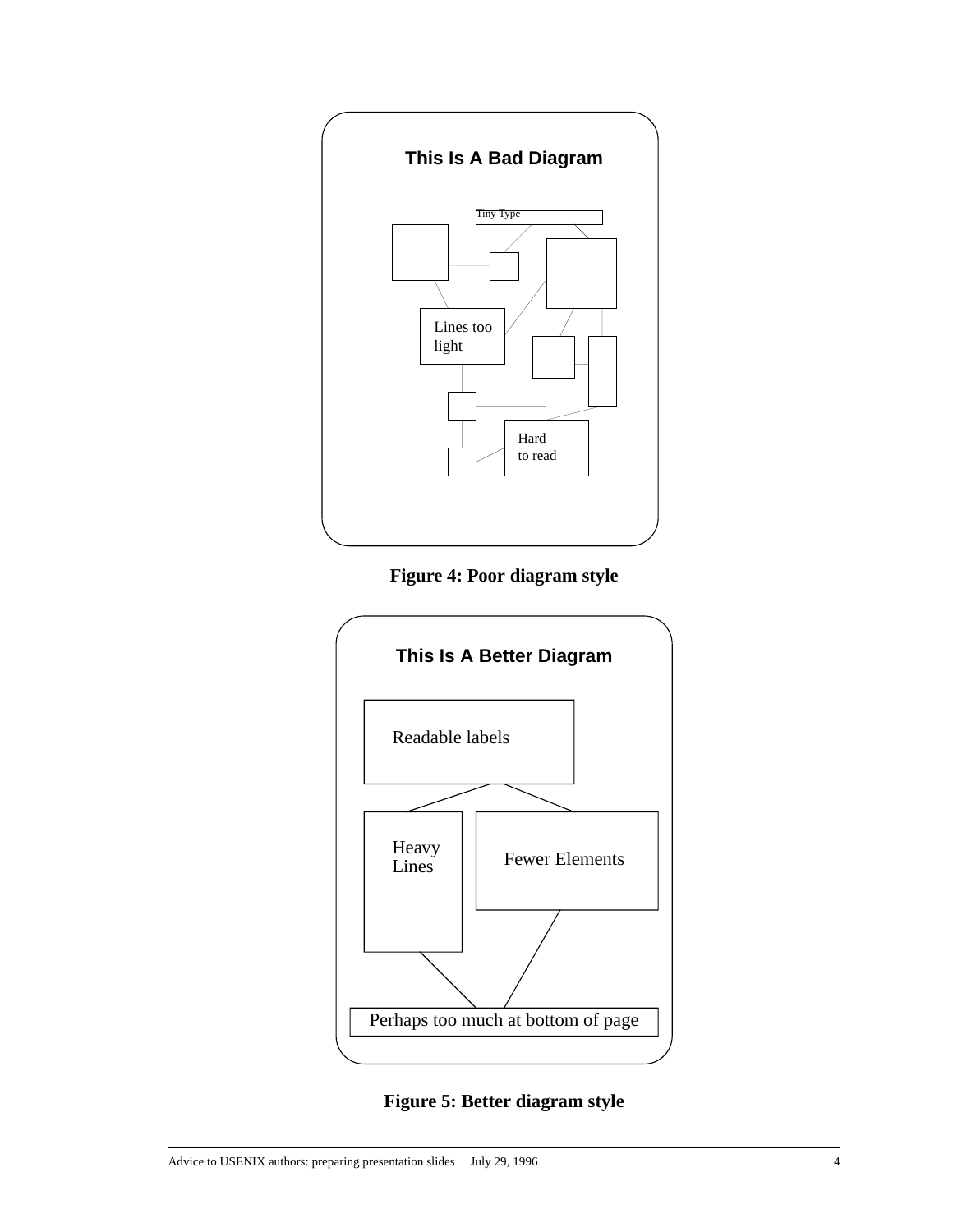

**Figure 6: Better graph style**

Remember, many people in the audience cannot see the bottom of your slides. Don't scale your graphs so that all the interesting stuff sits at the bottom (see figure 7).



**Figure 7: Poor graph style**